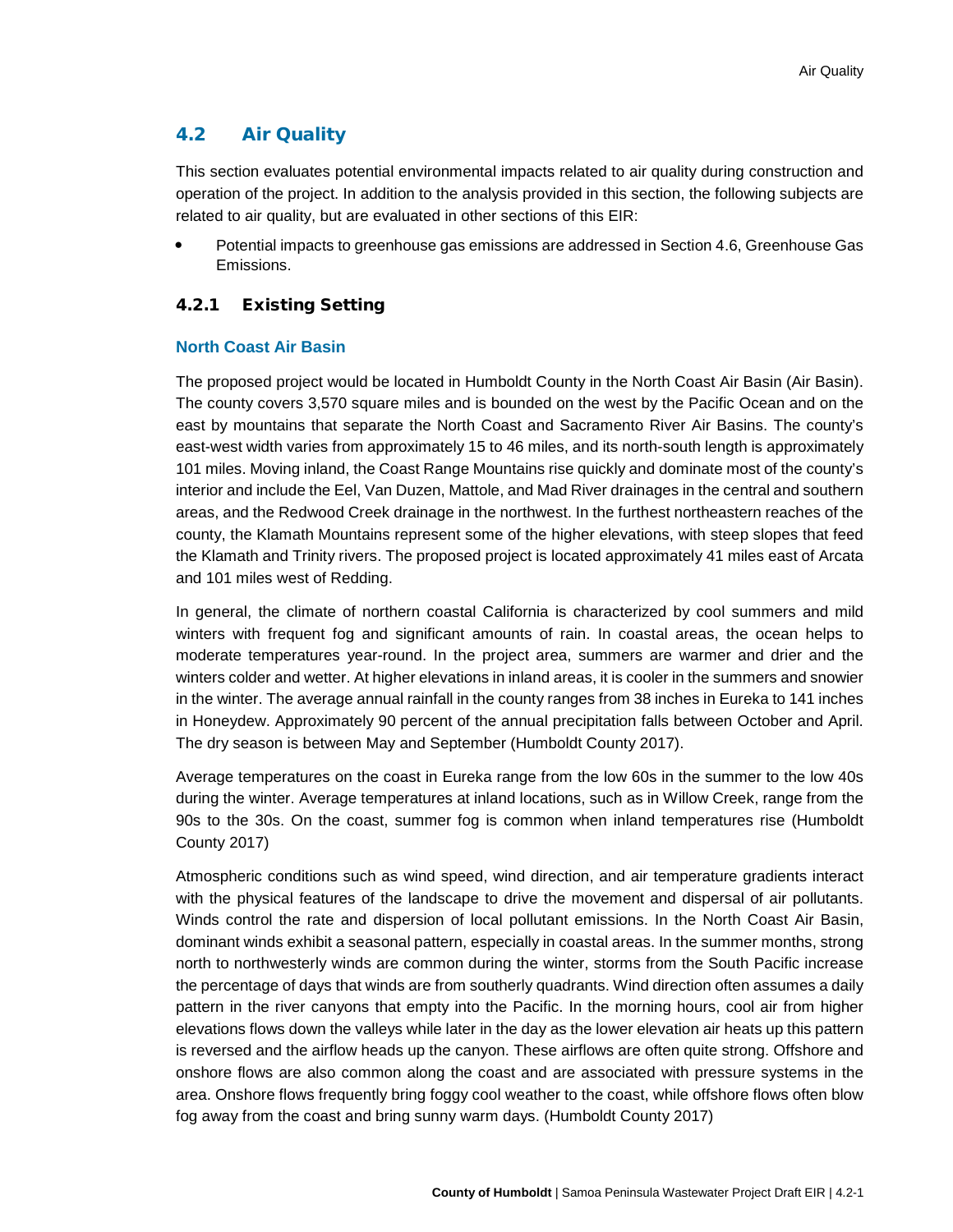# **Criteria Air Pollutants and Effect**

The California Air Resources Board (ARB) and the U.S. Environmental Protection Agency (EPA) currently focus on the following air pollutants as indicators of ambient air quality: ozone, carbon monoxide (CO); nitrogen dioxide (NO2), sulfur dioxide (SO2); lead (pb), and particulate matter (PM). Because these are the most prevalent air pollutants known to be deleterious to human health and extensive health-effects criteria documents are available, they are commonly referred to as criteria air pollutants. The project region is in attainment for lead, sulfur dioxide, and nitrogen dioxide, and therefore, those pollutants are not further discussed. The two pollutants of greatest concern in the region are ozone and PM (NCUAQMD 2018).

## *Particulate Matter*

Particulate matter is a complex mixture of tiny particles that consists of dry solid fragments, solid cores with liquid coatings, and small droplets of liquid. These particles vary greatly in shape, size and chemical composition, and can be made up of many different materials such as metals, soot, soil, and dust. Particles 10 microns or less in diameter are defined as "respirable particulate matter" or  $PM_{10}$ . Fine particles are 2.5 microns or less in diameter ( $PM_{2.5}$ ) and, while also respirable, can contribute significantly to regional haze and reduction of visibility. Inhalable particulates come from smoke, dust, aerosols, and metallic oxides. Although particulates are found naturally in the air, most particulate matter found in the study area is emitted either directly or indirectly by motor vehicles, industry, construction, agricultural activities, and wind erosion of disturbed areas. Most  $PM_{2.5}$  is comprised of combustion products such as smoke. Extended exposure to PM can increase the risk of chronic respiratory disease (BAAQMD 2017). PM exposure is also associated with increased risk of premature deaths, especially in the elderly and people with pre-existing cardiopulmonary disease. In children, studies have shown associations between PM exposure and reduced lung function and increased respiratory symptoms and illnesses.

## *Ozone*

Ground-level ozone is the principal component of smog. Ozone is not directly emitted into the atmosphere, but instead forms through a photochemical reaction of reactive organic gases (ROG) and nitrogen oxides, which are known as ozone precursors. Ozone levels are highest from late spring through autumn when precursor emissions are high and meteorological conditions are warm and stagnant. Motor vehicles create the majority of ROG and nitrogen oxide emissions in the Marin County Basins sub-region. Exposure to levels of ozone above current State or federal standards can lead to human health effects such as lung inflammation and tissue damage and impaired lung functioning. Ozone exposure is also associated with symptoms such as coughing, chest tightness, shortness of breath, and the worsening of asthma symptoms (BAAQMD 2017). The greatest risk for harmful health effects belongs to outdoor workers, athletes, children and others who spend greater amounts of time outdoors during periods of high ozone levels (during summer).

## *Carbon Monoxide (CO)*

CO is a non-reactive pollutant that is toxic, invisible, and odorless. It is formed by the incomplete combustion of fuels. The largest sources of CO emissions are motor vehicles, wood stoves, and fireplaces. Unlike ozone, CO is directly emitted to the atmosphere. The highest CO concentrations occur during the nighttime and early mornings in late fall and winter. CO levels are strongly influenced by meteorological factors such as wind speed and atmospheric stability. The health threat from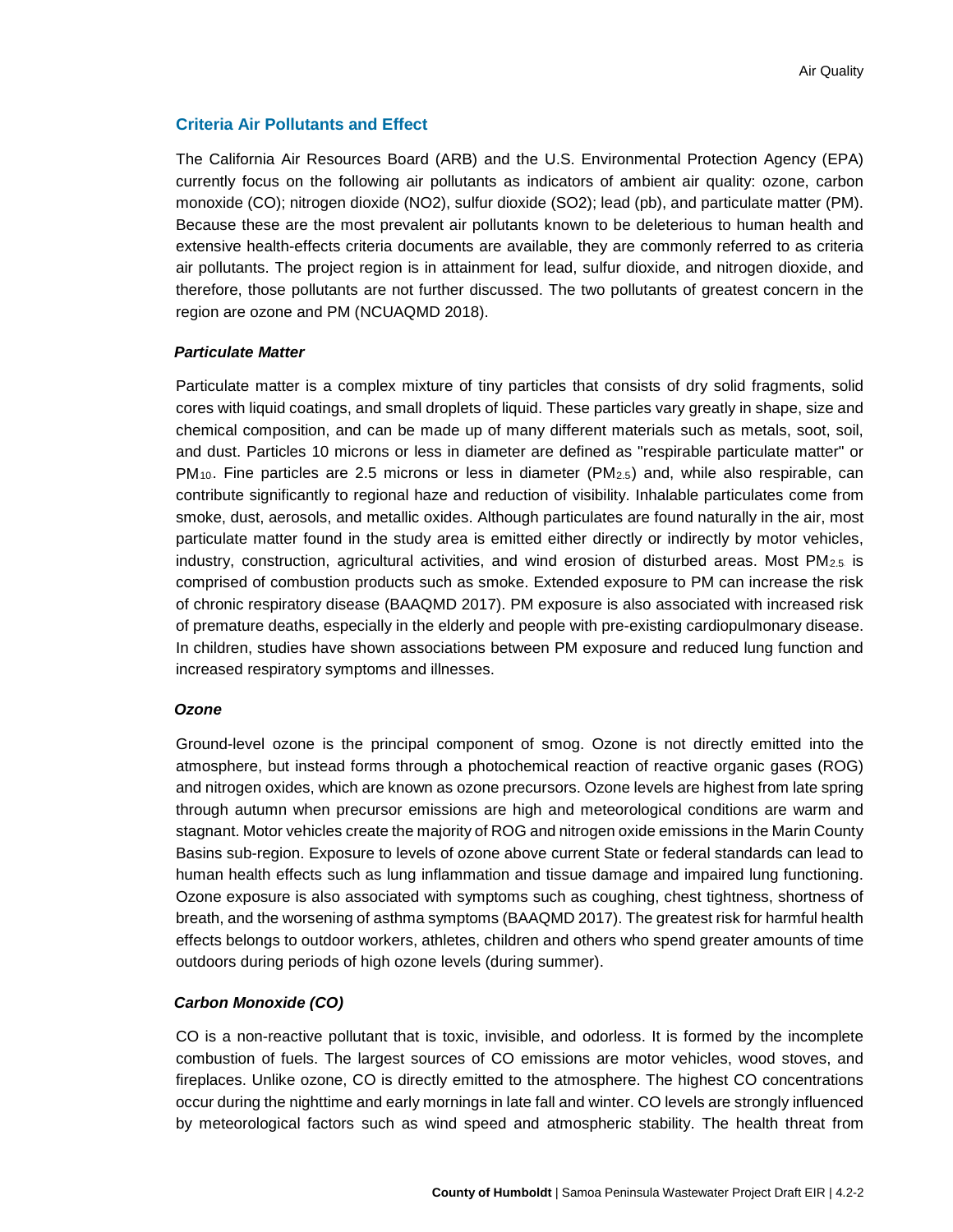elevated ambient levels of CO is most serious for those who suffer from heart disease, like angina, clogged arteries, or congestive heart failure. For a person with heart disease, a single exposure to CO at relatively low levels may cause chest pain and reduce that person's ability to exercise; repeated exposures may contribute to other cardiovascular effects. High levels of CO can affect even healthy people. People who breathe high levels of CO can develop vision problems, reduced ability to work or learn, reduced manual dexterity, and difficulty performing complex tasks. At extremely high levels, CO is poisonous and can cause death.

## **Toxic Air Contaminants**

Toxic air contaminants (TACs) are a broad class of compounds known to cause morbidity or mortality (usually because they cause cancer or serious illness) and include, but are not limited to, the criteria air pollutants listed above. TACs are found in ambient air, especially in urban areas, and are caused by industry, agriculture, fuel combustion, and commercial operations (e.g., dry cleaners). TACs are typically found in low concentrations, even near their source (e.g., diesel particulate matter near a freeway). Because chronic exposure can result in adverse health effects, TACs are regulated at the regional, state, and federal level. The identification, regulation and monitoring of TACs is relatively new compared to that for criteria air pollutants that have established ambient air quality standards. TACs are regulated or evaluated on the basis of risk to human health rather than comparison to an ambient air quality standard or emission-based threshold.

Diesel Particulate Matter (DPM), which is a component of diesel exhaust, is the predominant TAC in urban air with the potential to cause cancer. A 10-year research program (ARB 1998) demonstrated that DPM from diesel-fueled engines is a human carcinogen and that chronic (long-term) inhalation exposure to DPM poses a chronic health risk. It is estimated to represent about two-thirds of the cancer risk from TACs (based on the statewide average). According to the ARB, diesel exhaust is a complex mixture of gases, vapors and fine particles. This complexity makes the evaluation of health effects of diesel exhaust a complex scientific issue. Some of the chemicals in diesel exhaust, such as benzene and formaldehyde, have been previously identified as TACs by the ARB, and are listed as carcinogens either under the State's Proposition 65 or under the federal Hazardous Air Pollutants program.

TACs are measured for their increased cancer risk and non-cancer risk on sensitive receptors. Sensitive receptors are locations where an identifiable subset of the general population (children, asthmatics, the elderly, and the chronically ill) that is at greater risk than the general population to the effects of air pollutants are likely to be exposed. These locations include residences, schools, playgrounds, childcare centers, retirement homes, hospitals, and medical clinics.

### **Odor**

Odors are generally regarded as a nuisance or annoyance rather than a health hazard, although individuals can have a strong physical response to specific odors. Odor intensity depends on the concentration of the substance in the air. The ability to detect odors varies considerably among the population. The detection of odors is subjective, where some individuals have the ability to smell minute quantities of specific substances; others may not have the same sensitivity but may have sensitivities to odors of other substances. Reactions to odors vary significantly as well.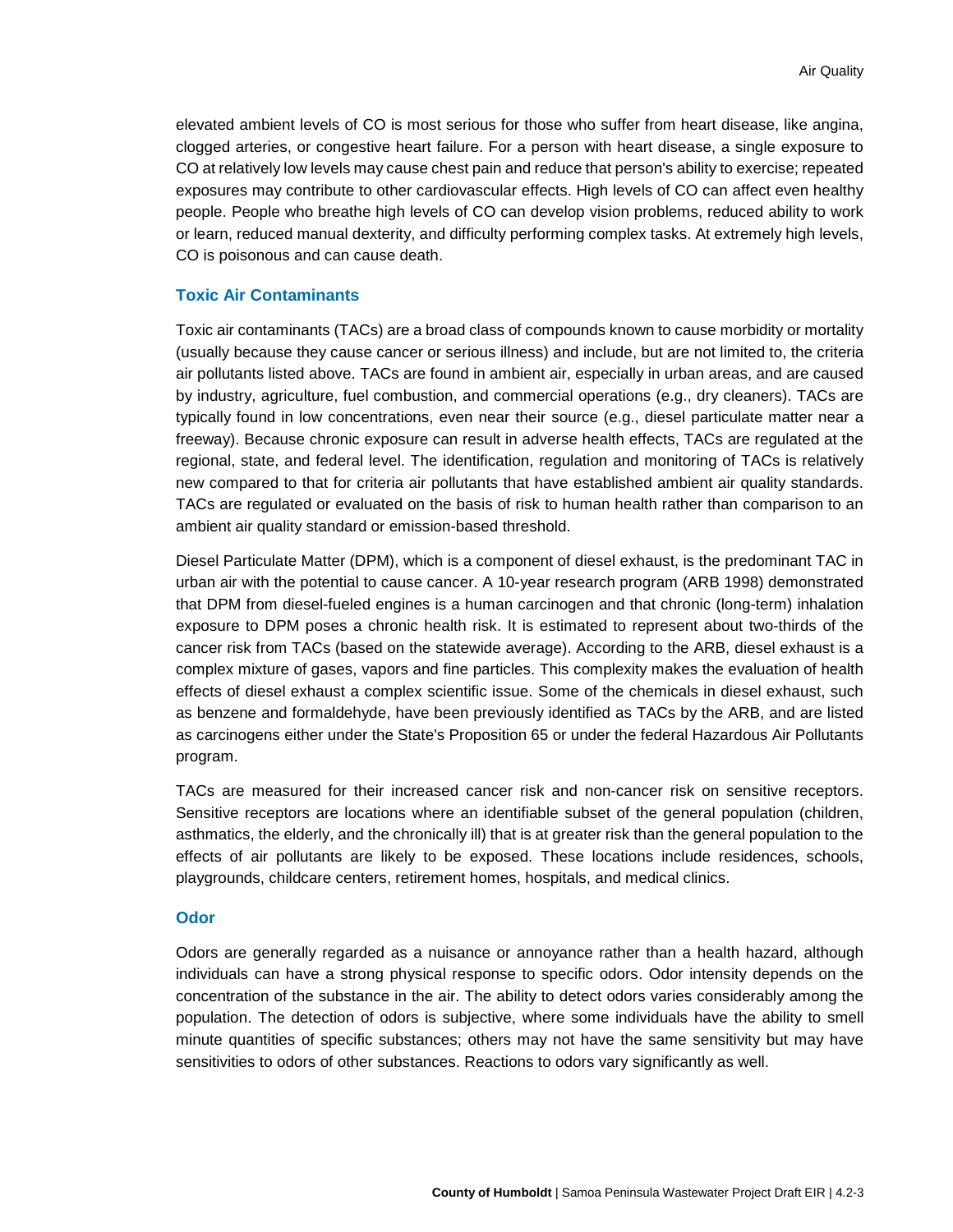# **Air Pollutant Standards and Existing Conditions**

[Table 4.2-1,](#page-3-0) summarizes the California Ambient Air Quality Standards (CAAQS or State standards) and National Ambient Air Quality Standards (NAAQS or federal standards), and the attainment designations of Humboldt County. Humboldt County is designated 'attainment' for all NAAQS. With regard to the CAAQS, Humboldt County is designated attainment for all pollutants except PM<sub>10</sub>.

| <b>Pollutant</b>                                        | <b>Averaging</b><br><b>Time</b> | <b>California</b><br><b>Standards</b> | <b>California</b><br><b>Attainment</b><br><b>Status</b> | <b>National</b><br><b>Standards</b>   | <b>National</b><br><b>Attainment</b><br><b>Status</b> |
|---------------------------------------------------------|---------------------------------|---------------------------------------|---------------------------------------------------------|---------------------------------------|-------------------------------------------------------|
| Ozone                                                   | 8-hour                          | 0.070 ppm<br>$(137 \mu g/m^3)$        | Attainment                                              | 0.075 ppm<br>$(147 \mu g/m^3)$        | Attainment                                            |
|                                                         | 1-hour                          | $0.09$ ppm<br>$(180 \text{ µg/m}^3)$  | Attainment                                              | None                                  |                                                       |
| Carbon Monoxide                                         | 1-hour                          | 20 ppm<br>$(23 \text{ mg/m}^3)$       | Attainment                                              | 35 ppm<br>$(40 \text{ mg/m}^3)$       | Attainment                                            |
|                                                         | 8-hour                          | 9.0 ppm<br>$(10 \text{ mg/m}^3)$      | Attainment                                              | 9 ppm<br>$(10 \text{ mg/m}^3)$        | Attainment                                            |
| Nitrogen Dioxide                                        | 1-hour                          | $0.18$ ppm<br>$(339 \text{ µg/m}^3)$  | Attainment                                              | $0.100$ ppm<br>$(188 \text{ µg/m}^3)$ | Unclassified                                          |
|                                                         | Annual                          | 0.030 ppm<br>$(57 \text{ µg/m}^3)$    |                                                         | 0.053 ppm<br>$(100 \mu g/m^3)$        | Attainment                                            |
| <b>Sulfur Dioxide</b>                                   | 1-hour                          | $0.25$ ppm<br>$(655 \text{ µg/m}^3)$  | Attainment                                              | 0.075 ppm<br>$(196 \text{ µg/m}^3)$   | Attainment                                            |
|                                                         | 24-hour                         | $0.04$ ppm<br>$(105 \text{ µg/m}^3)$  | Attainment                                              | $0.14$ ppm<br>$(365 \text{ µg/m}^3)$  | Attainment                                            |
|                                                         | Annual                          | None                                  |                                                         | $0.03$ ppm<br>$(56 \text{ µg/m}^3)$   | Attainment                                            |
| Respirable<br><b>Particulate Matter</b><br>$(PM_{.10})$ | 24-hour                         | 50 $\mu$ g/m $^3$                     | Nonattainment                                           | 150 $\mu$ g/m $^{3}$                  | Unclassified                                          |
|                                                         | Annual                          | 20 $\mu$ g/m $^3$                     | Attainment                                              | None                                  |                                                       |
| <b>Fine Particulate</b>                                 | 24-hour                         | None                                  |                                                         | 35 $\mu$ g/m $^3$                     | Attainment                                            |
| Matter $(PM2.5)$                                        | Annual                          | 12 $\mu$ g/m $^3$                     | Attainment                                              | 15 $\mu$ g/m $^3$                     | Attainment                                            |

<span id="page-3-0"></span>Table 4.2-1 Ambient Air Quality Standards and Attainment Status

Notes: ppm = parts per million mg/m $3$  = milligrams per cubic meter µg/m<sup>3</sup> = micrograms per cubic meter

The Eureka-Jacobs ambient air quality monitoring station is located approximately 1.5 miles east of the project site, and is the monitoring station closest to the project site. Table 4.2-2 reports data from the Eureka-Jacobs station for ozone,  $PM_{10}$ , and  $PM_{2.5}$ , measured over the three most recent years in which data was available (2015 to 2017). In 2017, measured air pollutants concentrations at the monitoring station exceeded the federal standard for PM<sub>2.5</sub> (ARB 2018).

## Table 4.2-2 Ambient Air Quality Monitoring Summary

|                    | <b>Averaging</b><br><b>Pollutant</b><br>Time <sup>'</sup> |                  | Year  |       |       |
|--------------------|-----------------------------------------------------------|------------------|-------|-------|-------|
|                    |                                                           | <b>Metric</b>    | 2015  | 2016  | 2017  |
| Ozone <sup>1</sup> | 1-Hour                                                    | Max 1 Hour (ppm) | 0.054 | 0.047 | 0.063 |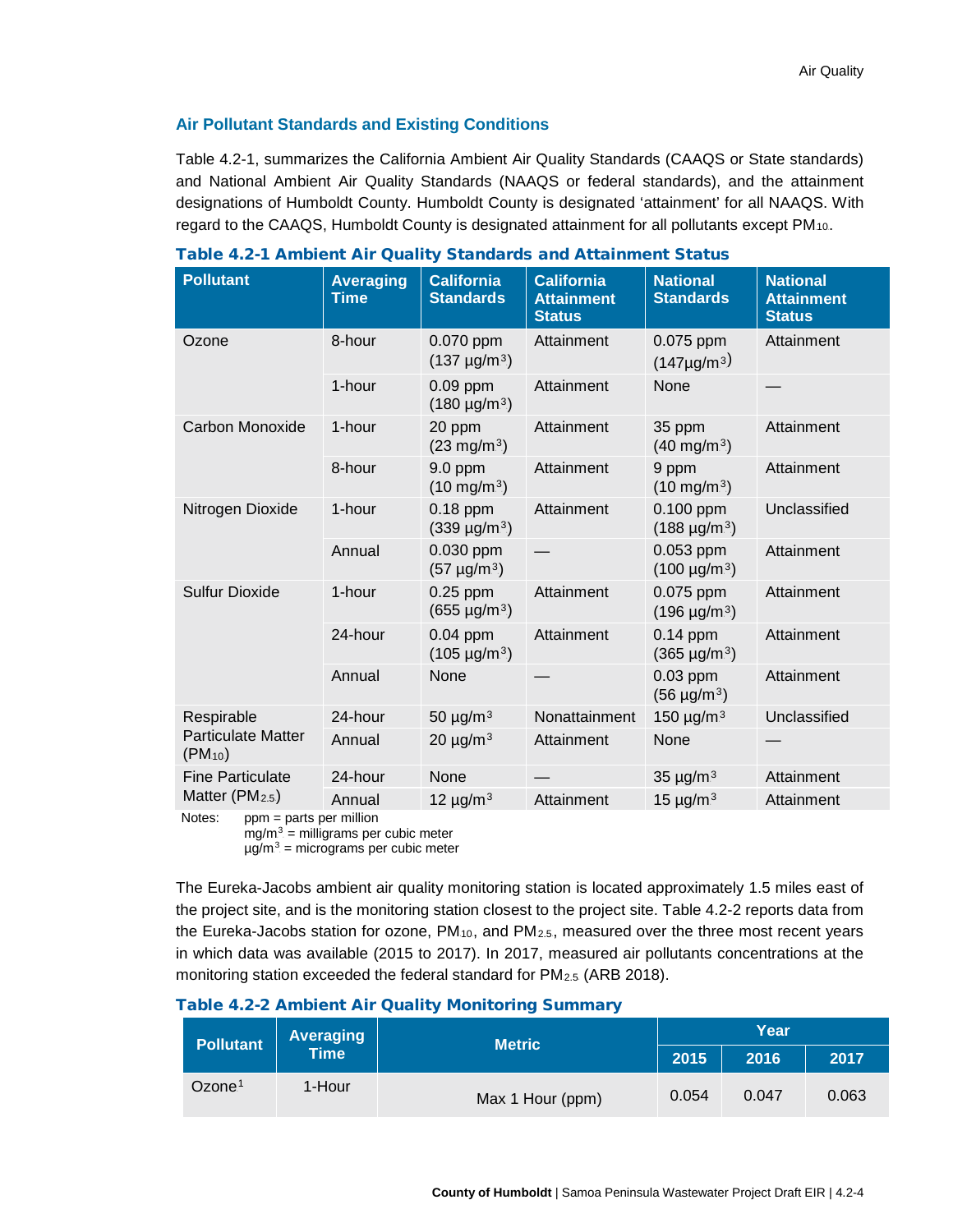|                                                            |                         | Days > $CAAGS (0.09 ppm)$                      | $\Omega$    | $\Omega$    | $\Omega$    |
|------------------------------------------------------------|-------------------------|------------------------------------------------|-------------|-------------|-------------|
|                                                            | 8-Hour                  | Max 8 Hour (ppm)                               | 0.045       | 0.045       | 0.045       |
|                                                            |                         | Days > $NAAGS$ (0.070 ppm)                     | $\mathbf 0$ | $\mathbf 0$ | $\mathbf 0$ |
| Respirable<br>Particulate<br><b>Matter</b><br>$(PM_{.10})$ | $24$ -Hour <sup>1</sup> | Max 24 Hour ( $\mu$ g/m <sup>3</sup> )         | 54.9        | 53.6        | 114.1       |
|                                                            |                         | Est. Days > CAAQS (50 $\mu$ g/m <sup>3</sup> ) | $\star$     | $\star$     | $\star$     |
|                                                            |                         | Days > NAAQS (150 $\mu$ g/m <sup>3</sup> )     | 0.0         | 0.0         | $\star$     |
|                                                            | Annual                  | Annual Average (µg/m <sup>3</sup> )            | 18.0        | 16.2        | 17.5        |
| Fine<br>Particulate<br><b>Matter</b><br>$(PM_{2.5})$       | $24$ -Hour <sup>2</sup> | Max 24 Hour ( $\mu$ g/m <sup>3</sup> )         | 18.6        | 20.0        | 49.0        |
|                                                            |                         | Days > NAAQS (35 $\mu$ g/m <sup>3</sup> )      | 0.0         | 0.0         | 3.1         |
|                                                            | Annual <sup>2</sup>     | Annual Average (µg/m <sup>3</sup> )            | 5.8         | 6.0         | 8.3         |

Notes: \* means there was insufficient data available to determine the value. ppm = parts per million  $mg/m<sup>3</sup>$  = milligrams per cubic meter

µg/m<sup>3</sup> = micrograms per cubic meter

## **Sensitive Receptors**

Sensitive receptors are people who are particularly susceptible to the adverse effects of air pollution. The ARB has identified the following people who are most likely to be affected by air pollution: children, the elderly, the acutely ill, and the chronically ill, especially those with cardio-respiratory diseases. Residential areas are considered sensitive receptors to air pollution because residents (including children and the elderly) tend to be at home for extended periods of time, resulting in sustained exposure to any pollutants present. Other sensitive receptors include retirement facilities, day care facilities, hospitals, and schools.

Existing sensitive receptors include residences in the communities of Finntown and Fairhaven. Additionally, sensitive receptors are located approximately 1,000 feet from the Approved Samoa WWTF site.

# 4.2.2 Regulatory Framework

The federal Clean Air Act of 1977 governs air quality in the U.S. In addition to being subject to federal requirements, air quality in California also is governed by more stringent regulations under the California Clean Air Act. At the federal level, the U.S. EPA administers the Clean Air Act. The California Clean Air Act is administered by the ARB by the Air Quality Management Districts at the regional and local levels. The North Coast Unified Air Quality Management District (NCUAQMD) regulates air quality at the regional level, which includes Humboldt County.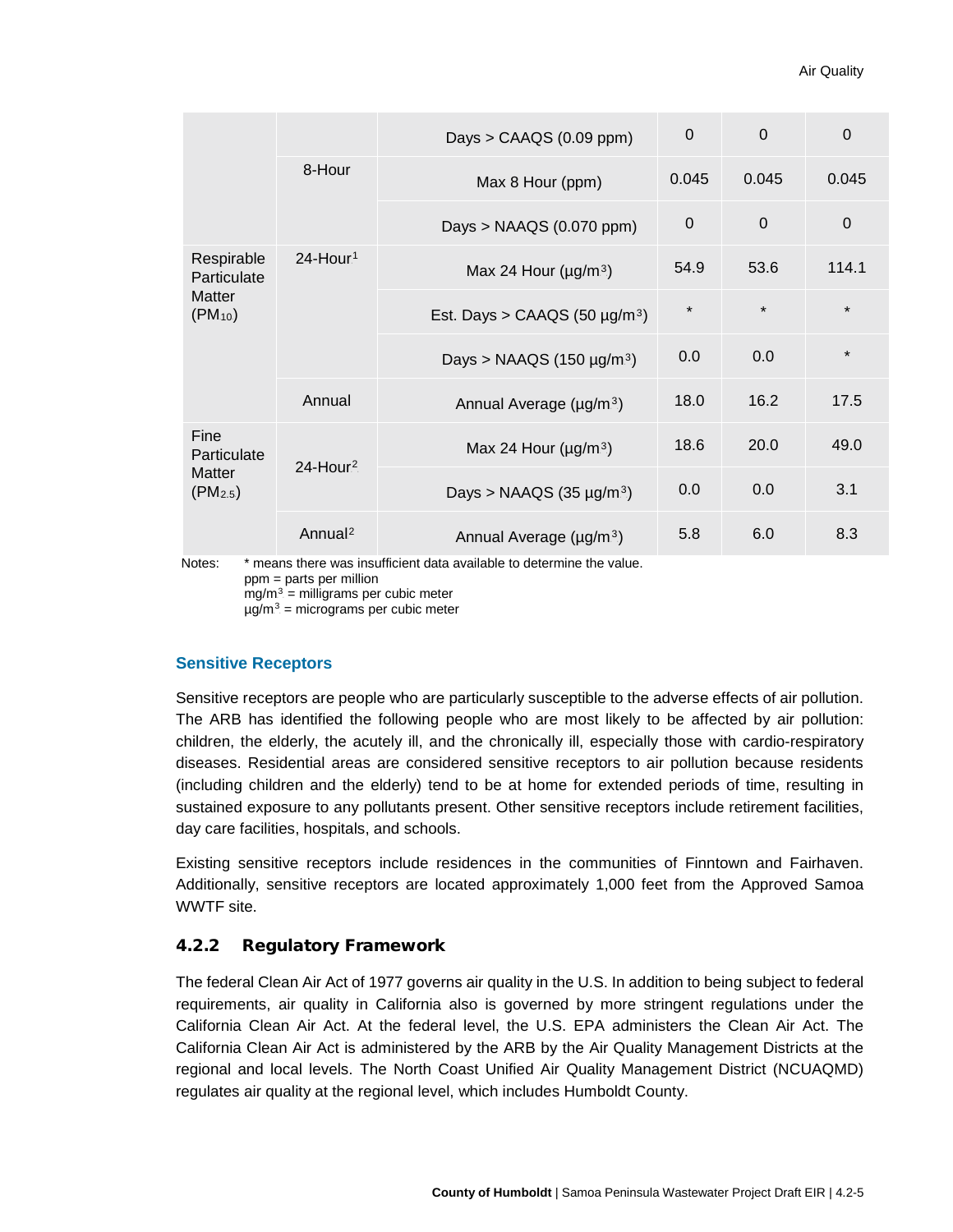# **Federal**

### *Federal Clean Air Act*

The federal Clean Air Act of 1977 governs air quality in the United States. At the federal level, the U.S. EPA is responsible for enforcing the federal Clean Air Act which establishes the National Ambient Air Quality Standards. The U.S. EPA regulates emission sources that are under the exclusive authority of the federal government, such as aircraft, ships, and certain types of locomotives. The U.S. EPA has jurisdiction over emission sources and establishes various emission standards, including those for vehicles sold in states other than California.

# **State and Regional**

## *California Clean Air Act*

The California Clean Air Act is administered by the ARB at the state level, and by the NCUAQMD at the regional level (described below). In California, the ARB, which is part of the California Environmental Protection Agency, is responsible for meeting the State requirements of the federal Clean Air Act, administering the California Clean Air Act, and establishing the State standards. The California Clean Air Act, as amended in 1992, requires all air districts in the State to endeavor to achieve and maintain the California Ambient Air Quality Standards. The ARB regulates mobile air pollution sources, such as motor vehicles. It is responsible for setting emission standards for vehicles sold in California and for other emission sources, such as consumer products and certain off-road equipment. The ARB oversees the functions of local air pollution control districts and air quality management districts, which in turn administer air quality activities at the regional and county level.

## *North Coast Unified Air Quality Management District*

The NCUAQMD, one of 35 air districts in California, has jurisdiction over Humboldt, Del Norte, and Trinity counties. The NCUAQMD's primary responsibility is for controlling air pollution from stationary sources and it is committed to achieving and maintaining healthful air quality throughout the tri-county jurisdiction. The NCUAQMD has permit authority over most types of stationary emission sources and can require stationary sources to obtain permits, impose emission limits, set fuel or material specifications, or establish operational limits to reduce air emissions. The NCUAQMD monitors air quality; enforces local, State and federal air quality regulations for counties within its jurisdiction; inventories and assess the health risks of TACs, and adopts rules that limit pollution.

As noted earlier, the NCUAQMD is listed as "attainment" or "unclassified" for all the federal and state ambient air quality standards except for the state 24-hour particulate (PM $_{10}$ ) standard. In 1995, the NCUAQMD provided a study to identify the contributors of  $PM_{10}$  which is summarized in the Particulate Matter PM10 Attainment Plan draft report. The NCUAQMD's website cautions the reader when referencing the report as it "is not a document that is required in order for the NCUAQMD to come into attainment for the state standard" and that the NCUAQMD is planning to update the document.

The NCUAQMD has not formally adopted significance thresholds that would apply to projects such as the proposed project. For construction emissions, the Air District has indicated that construction emissions are not considered regionally significant for projects whose construction will be of relatively short duration (less than one year) (NCUAQMD 2015).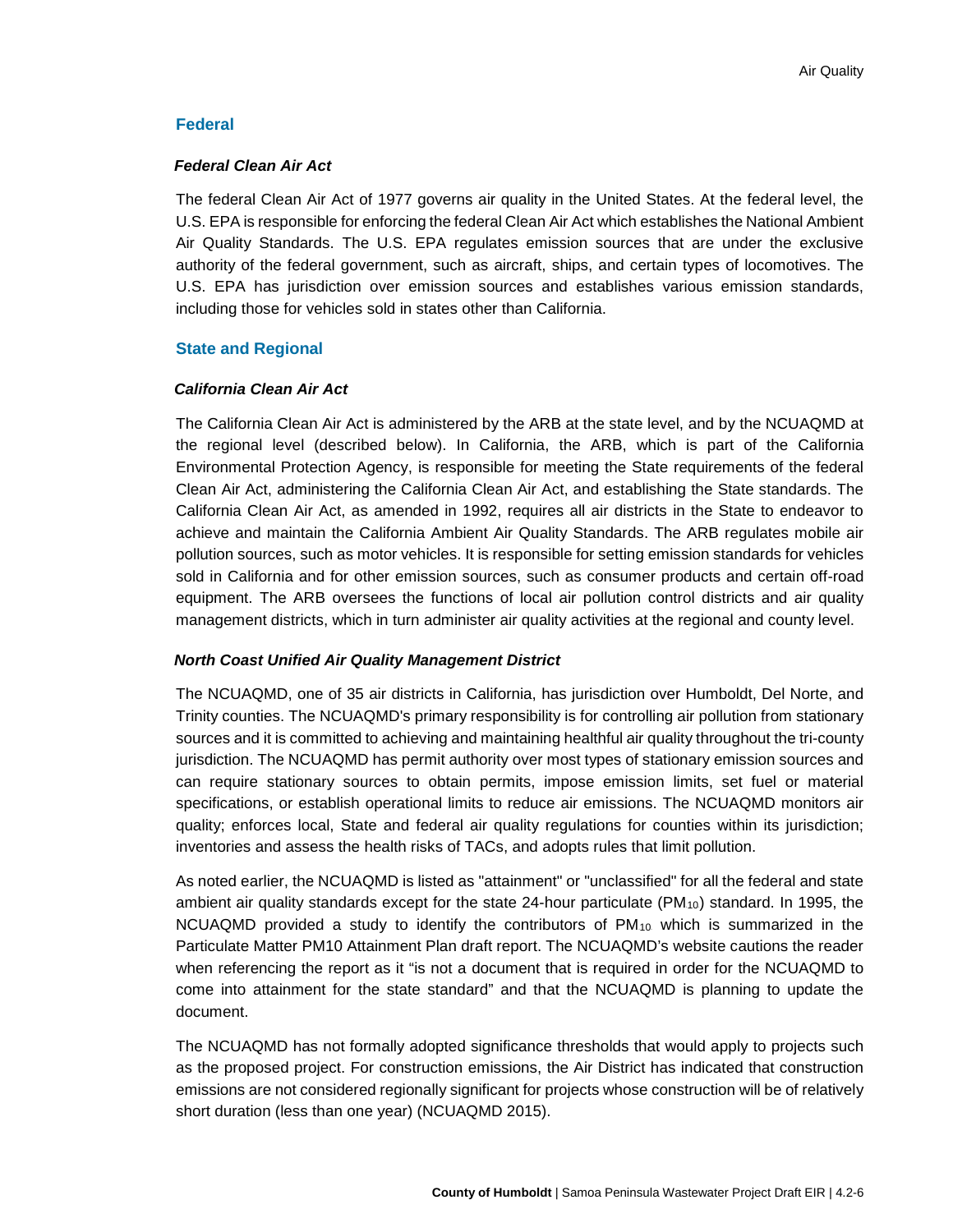Construction activities are subject to Rule 104 (Prohibitions) Section D (Fugitive Dust Emission). Pursuant to Section D, the handling, transporting, or open storage of materials in such a manner, which allows or may allow unnecessary amounts of particulate matter to become airborne, shall not be permitted. Reasonable precautions shall be taken to prevent particulate matter from becoming airborne, including, but not limited to: 1) covering open bodied trucks when used for transporting materials likely to give rise to airborne dust; and 2) the use of water during the grading of roads or the clearing of land.

For operational activities, Rule 110 (New Source Review [NSR] And Prevention of Significant Deterioration) establishes the pre-construction review requirements for new and modified stationary sources of air pollution and to provide mechanisms by which authorities to construct for such sources may be granted without interfering with the attainment or maintenance of ambient air quality standards.

### *Humboldt County General Plan*

The following are the policies from the Humboldt County General Plan Air Quality Element that are applicable to the project.

> **Policy AQ-P2**. Reduce Localized Concentrated Air Pollution. Reduce or minimize the creation of "hot spots" or localized places of concentrated automobile emissions.

> **Policy AQ-P4**. Construction and Grading Dust Control. Dust control practices on construction and grading sites shall achieve compliance with NCUAQMD fugitive dust emission standards.

> **Policy AQ-P5**. Air Quality Impacts from New Development. During environmental review of discretionary permits, reduce emissions of air pollutants from new commercial and industrial development by requiring feasible mitigation measures to achieve the standards of the NCUAQMD.

> **Policy AQ-P6**. Buffering Land Uses. During environmental review of discretionary commercial and industrial projects, consider the use of buffers between new sources of emissions and adjacent land uses to minimize exposure to air pollution.

> **Policy AQ-P7**. Interagency Coordination. Coordinate with the NCUAQMD early in the permit review process to identify expected regulatory outcomes and minimize delays for projects involving:

A. CEQA environmental review

Rely on the air quality standards, permitting processes, and enforcement capacity of the NCUAQMD to define thresholds of significance and set adequate mitigations under CEQA to the maximum extent allowable.

## <span id="page-6-0"></span>4.2.3 Evaluation Criteria and Thresholds of Significance

For the purpose of this EIR, the evaluation criteria and significance thresholds summarized below are used to determine if the project would have a significant effect related to air quality. The following questions are from CEQA Guidelines' Appendix G Environmental Checklist Section III. Would the project: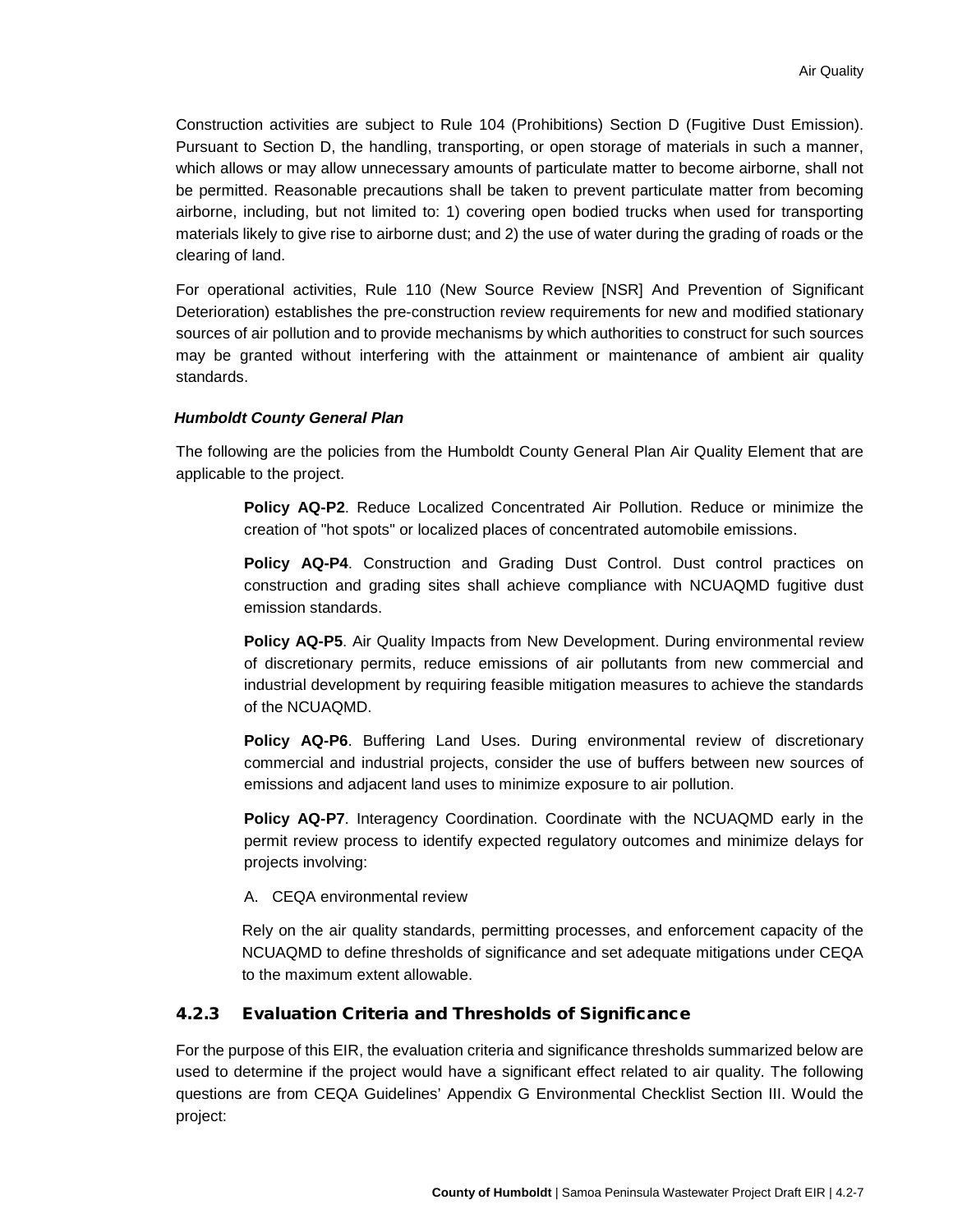- a. Conflict with or obstruct implementation of the applicable air quality plan?
	- Consistency with the Particulate Matter Attainment Plan of 1995.
	- Compliance with NCUAQMD Rule 104 Section D.
- b. Violate any air quality standard or contribute substantially to an existing or projected air quality violation?
	- Management of construction-period fugitive dust emissions.
- c. Result in a cumulatively considerable net increase of any criteria pollutant for which the project region is non-attainment under an applicable federal or state ambient air quality standard (including releasing emissions which exceed quantitative thresholds for ozone precursors)?
	- Result in construction-generated or operational-generated criteria pollutants or precursor emissions that exceed NCUAQMD-recommended mass emissions thresholds of 80 pounds per day ( $\frac{1}{6}$  /  $\frac{1}{10}$  for PM<sub>10</sub> and an annual mass emissions threshold of 15 tons per year (tons/year) for  $PM_{10}$ ;
- d. Expose sensitive receptors to substantial pollutant concentrations?
	- Generation of substantial air pollutant emissions near existing sensitive receptors.
- e. Create objectionable odors affecting a substantial number of people?
	- Creation of a new odor source near existing sensitive receptors.

# 4.2.4 Methodology

As noted earlier, the NCUAQMD considers construction activities that last for less than one year to have a less than significant impact (NCUAQMD 2015). However, the California Emissions Estimator Model (CalEEMod) version 2016.3.2 was used to estimate air pollutant emissions from project construction and operation (Appendix D). For the purposes of the modeling, project construction is assumed to begin in early 2020 with construction complete in less than one year. The default construction equipment assumptions contained in the CalEEMod model were used for all construction activities except for pipeline, pump station, and repaving, which were determined based on projectspecific parameters. Additionally, construction related fugitive dust emissions are discussed qualitatively. Impacts related to construction dust are considered significant if dust is allowed to leave the site (NCUAQMD 2015).

Operational emissions were estimated using CalEEMod, using the land use types and amounts identified in Chapter 3, Project Description, and the solids hauling trip generation rate and trip distance. Impacts from operational emissions are also discussed in the context of compliance with the air district regulations for new source emissions.

Wastewater treatment facilities can produce odors. Odors are generally considered an annoyance rather than a health hazard. The ability to detect and respond to odors varies considerably among the population and is quite subjective. There are existing residences approximately 1,000 feet of the Approved Samoa WWTF site. Odors are analyzed qualitatively, based on the potential for the project to generate objectionable odors off-site and wind patterns in the area.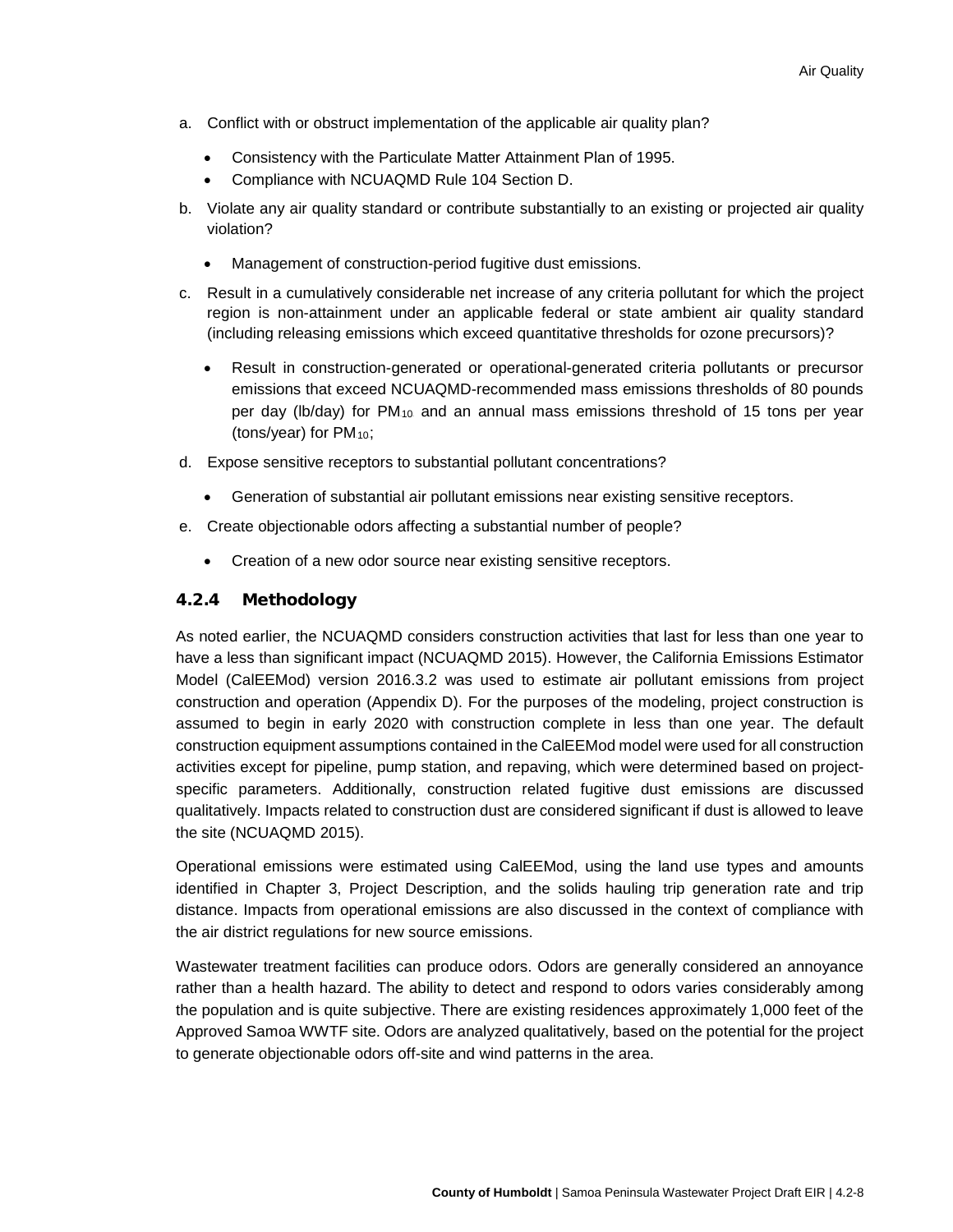## 4.2.5 Impact Analysis

## **Impact AQ-1: Would the project conflict with or obstruct implementation of the applicable air quality plan?**

This impact analysis addresses CEQA Guidelines' Appendix G checklist item III.a) identified in Section [4.2.3.](#page-6-0)

To address non-attainment for  $PM_{10}$ , the NCUAQMD adopted a Particulate Matter Attainment Plan in 1995. This plan presents available information about the nature and causes of  $PM_{10}$  standard exceedances and identifies costeffective control measures to reduce  $PM_{10}$  emissions to levels necessary to meet CAAQS. However, the NCUAQMD states that the plan, "should be used cautiously as it is not a document that is required in order for the District to come into attainment for the state standard" (NCUAQMD 2018).

## *Construction*

NCUAQMD Rule 104 Section D requires the handling, transporting, or open storage of materials in such a manner that does not allow unnecessary amounts of particulate matter to become airborne. Reasonable precautions shall be taken to prevent particulate matter from becoming airborne, including, but not limited to: 1) covering open bodied trucks when used for transporting materials likely to give rise to airborne dust; and 2) the use of water during the grading of roads or the clearing of land.

Therefore, compliance with applicable NCUAQMD  $PM_{10}$  rules is applied as the threshold of significance for the purposes of analysis. NCUAQMD Rule 104 Section D, Fugitive Dust Emissions, is applicable to the project.

If not managed properly dust generated during construction could leave the project site creating an impact to neighboring properties. Potential impacts from dust generated during construction are considered **significant**.

#### *Operation*

Operation of the project would result in emissions from new on-site stationary sources (diesel generator, etc.) and mobile sources (maintenance trips). Implementation of the project would add approximately three to six worker trips per week to the site. This small increase to mobile source emission is considered less than significant. The new on-site stationary sources would be regulated by Rule 110 - New Source Review and Prevention of Significant Deterioration. Under Rule 110 the NCUAQMD could not authorize the construction of a new stationary source that exceeded the established standards. If a new source did exceed a standard, either best available control technology would be applied to the source or offsets (reductions from existing emission sources) equal to the exceedance would be required. Because there is existing regulation that would prohibit the construction of new sources in exceedance of standards, or that did not provide offsets, there would not be a significant impact to air quality standards and, therefore, project operations would not conflict with an applicable air quality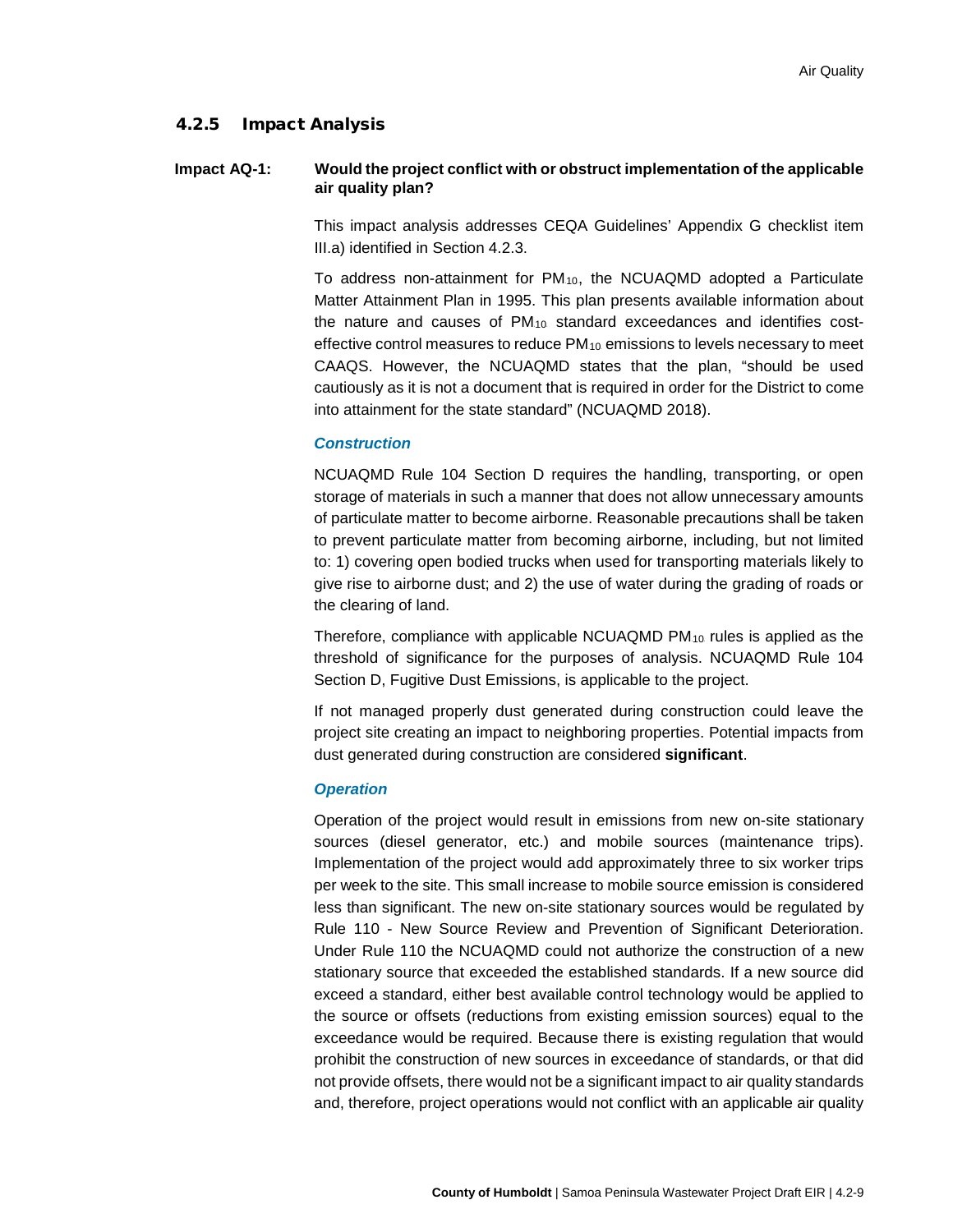plan. Therefore, project operations would result in no impact for conflicting with an applicable air quality plan.

### *Summary*

As shown above, the project may result in fugitive  $PM_{10}$  emissions during construction, which would violate Rule 104 and, therefore, conflict with the 1995 Particulate Matter Attainment Plan. This is a **significant** impact. Project operations would not conflict with air quality plan; project operations would result in **no impact**.

#### *Significance Significant*

## **Mitigation AQ-1: Implement Air Quality Construction Control Measures**

The PCSD shall limit dust during construction by implementing the following NCUAQMD recommended best management practices in all construction contract specifications for the project:

- 1. All exposed surfaces (e.g., parking areas, staging areas, soil piles, graded areas and unpaved access roads) shall be watered as necessary to prevent fugitive dust emissions during dusty conditions.
- 2. All haul trucks transporting soil, sand, or other loose material on- or off-site shall be covered or maintain at least two feet of freeboard.
- 3. During construction, the contractor will designate an area of the project site for equipment and vehicle cleaning in proximity to the temporary water source. The contractor will establish a temporary drive off road consisting of cobbles, which will mitigate bulk soil and mud accumulation on adjacent roads. Visible mud or dirt tracked-out onto adjacent public roads shall be removed using wet power vacuum street sweepers at least once per day. The use of dry power sweeping shall be prohibited.
- 4. All vehicle speeds on unpaved areas shall be limited to 15 miles per hour.
- 5. Idling times shall be minimized either by shutting equipment off when not in use or reducing the maximum idling time to five minutes (as required by the California airborne toxics control measure Title 13, Section 2485 of California Code of Regulations). Clear signage shall be provided for construction workers at all access points explaining these measures.
- 6. All construction equipment shall be maintained and properly tuned in accordance with manufacturer's specifications. All equipment shall be checked by a certified mechanic and determined to be running in proper condition prior to operation.
- 7. A publicly visible sign shall be posted with the telephone number and person to contact at the PCSD regarding dust complaints. This person shall respond and take corrective action within 48 hours. The North Coast Unified Air Quality Management District phone number shall also be visible to ensure compliance with applicable regulations.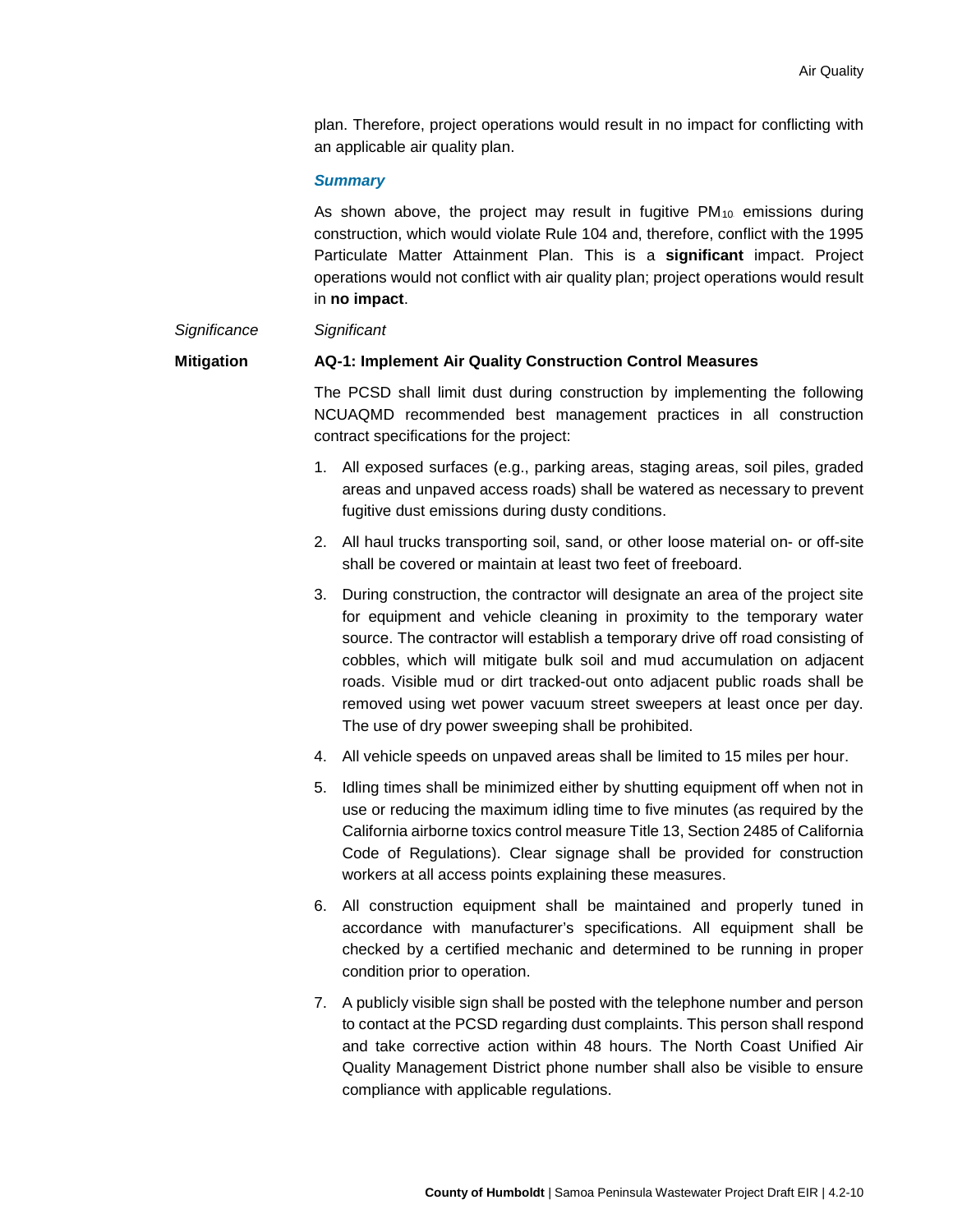### *After Mitigation Less than Significant with Mitigation*

Implementation of Mitigation Measure AQ-1 enhances compliance with Rule 104 by incorporating qualitative control measures recommended by other air districts. Therefore, the project complies with applicable rules, and would not conflict with or obstruct implementation of the applicable air quality plan.

**Impact AQ-2: Would the project violate an air quality standard or result in a cumulatively considerable net increase of any criteria pollutant for which the project region is non-attainment under an applicable federal or state ambient air quality standard (including releasing emissions which exceed quantitative thresholds for ozone precursors)?**

> This impact analysis addresses CEQA Guidelines' Appendix G checklist items III.b) and III.c) identified in Section [4.2.3.](#page-6-0)

### *Construction*

Construction activities would include pipeline construction, asphalt paving, pump station construction, and improvements to the Approved Samoa WWTF.

### **Fugitive Dust**

Generally, the most substantial air pollutant emissions would be dust ( $PM<sub>10</sub>$  and  $PM<sub>2.5</sub>$ ) generated from grading and excavation. If uncontrolled, these emissions could lead to both health and nuisance impacts. Construction activities would also temporarily create emissions of equipment exhaust and other air contaminants.

As stated in Section 4.2.2, the NCUAQMD does not have formally adopted thresholds of significance for fugitive, dust-related particulate matter emissions. However, multiple air districts have determined that application of common dust control measures reduces a project's potential to generate a construction-period fugitive dust impact to less than significant. For the purposes of analysis, this document uses the following qualitative approach to determining significance for fugitive dust emissions from project construction. If all appropriate fugitive dust control measures commonly recommended are implemented, then fugitive dust emissions during construction are considered less than significant. The project does not incorporate the commonly recommended fugitive dust controls and, therefore, would generate a **significant** impact.

## **Equipment Exhaust**

For construction equipment exhaust emissions, the NCUAQMD has indicated that emissions are not considered regionally significant for projects whose construction would be of relatively short duration, lasting less than one year. For project construction lasting more than one year or that involves above average construction intensity in volume of equipment or area disturbed, construction emissions may be compared to the stationary source thresholds. The project's construction is anticipated to require approximately 12 months to complete and would not require above average intensity with regard to equipment and area disturbed. For the most part, the project is a linear project involving trenching for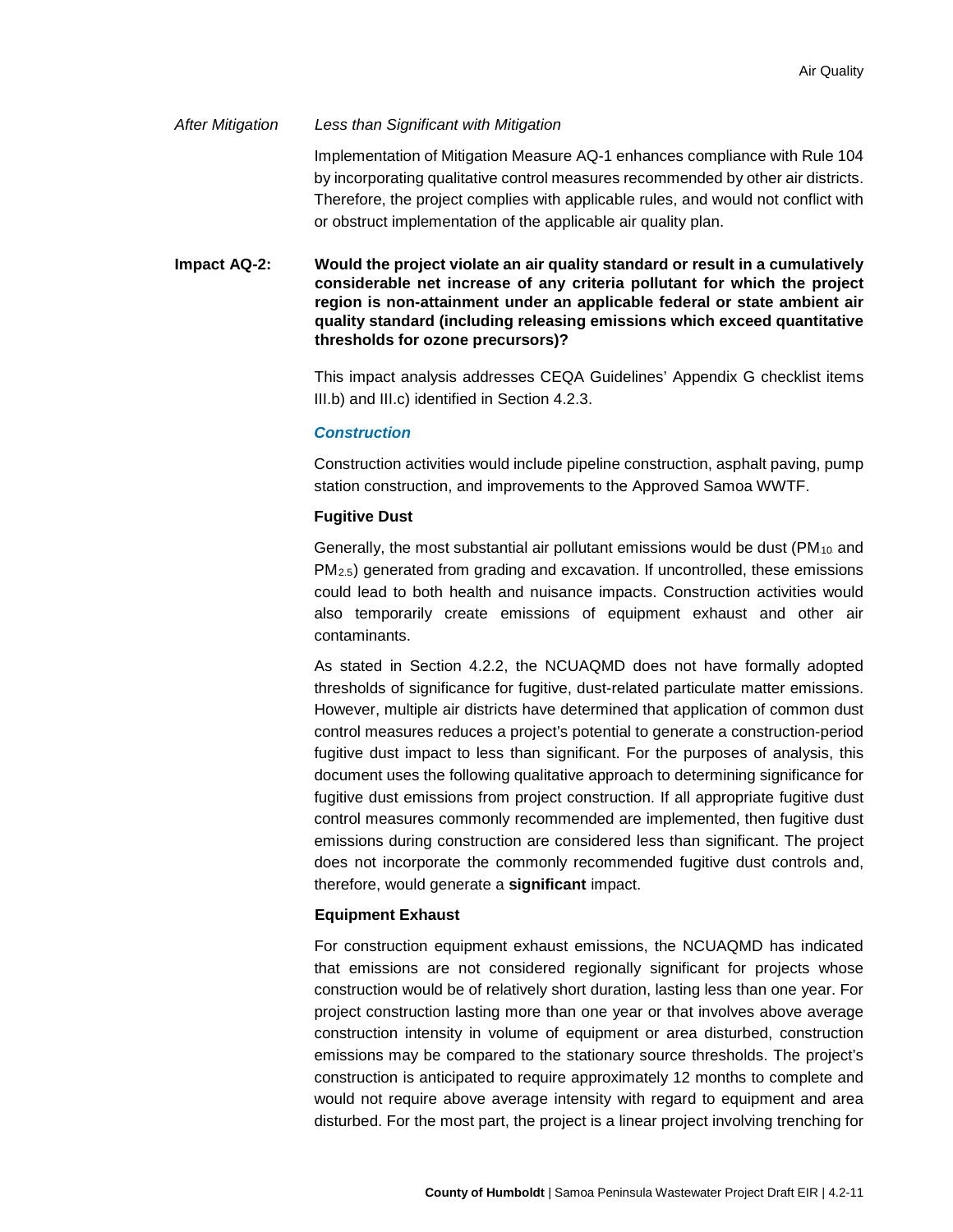installation of a pipeline. Improvements at the Approved Samoa WWTF would mostly modify existing structures. Therefore, the project's construction duration does not exceed the NCUAQMD's unofficial screening guidance of one year or above average intensity. However, emissions modeling was conducted for project construction, as detailed below.

[Table 4.2-3](#page-11-0) summarizes construction-related emissions. As shown in the table, the project's construction emissions would not exceed the NCUAQMD's stationary sources emission thresholds. Therefore, the project's impact from construction emissions would be **less than significant**.

| <b>Parameter</b>                            | <b>Emissions (tons)</b> |                        |     |           |  |  |
|---------------------------------------------|-------------------------|------------------------|-----|-----------|--|--|
|                                             | <b>ROG</b>              | <b>NO</b> <sub>x</sub> | CO  | $PM_{10}$ |  |  |
| <b>Project Construction</b>                 | 0.2                     | 1.9                    | 1.9 | 0.2       |  |  |
| <b>NCUAQMD Stationary Source Thresholds</b> | 40                      | 40                     | 100 | 15        |  |  |
| Significant Impact?                         | No                      | No                     | No  | No        |  |  |

#### <span id="page-11-0"></span>Table 4.2-3 Construction Regional Pollutant Emissions

#### *Operation*

Operation of the project would result in emissions from new on-site stationary sources (emergency backup diesel generators, etc.), on-road mobile sources (employee trips and solids hauling), and off-road mobile sources (front end loader or backhoe for solids handling). The project would generate four truckloads of solids per year, which would be hauled to the Anderson Landfill approximately 162 miles from the Approved Samoa WWTF site. For the purposes of this analysis, it is assumed that the project would add one employee round-trip per day.

<span id="page-11-1"></span>Annual operational emissions estimates are shown in [Table 4.2-4.](#page-11-1) As shown in the table, the project's operational emissions would not exceed the NCUAQMD's stationary sources emission thresholds. Therefore, the project's operational impact from emissions would be **less than significant**.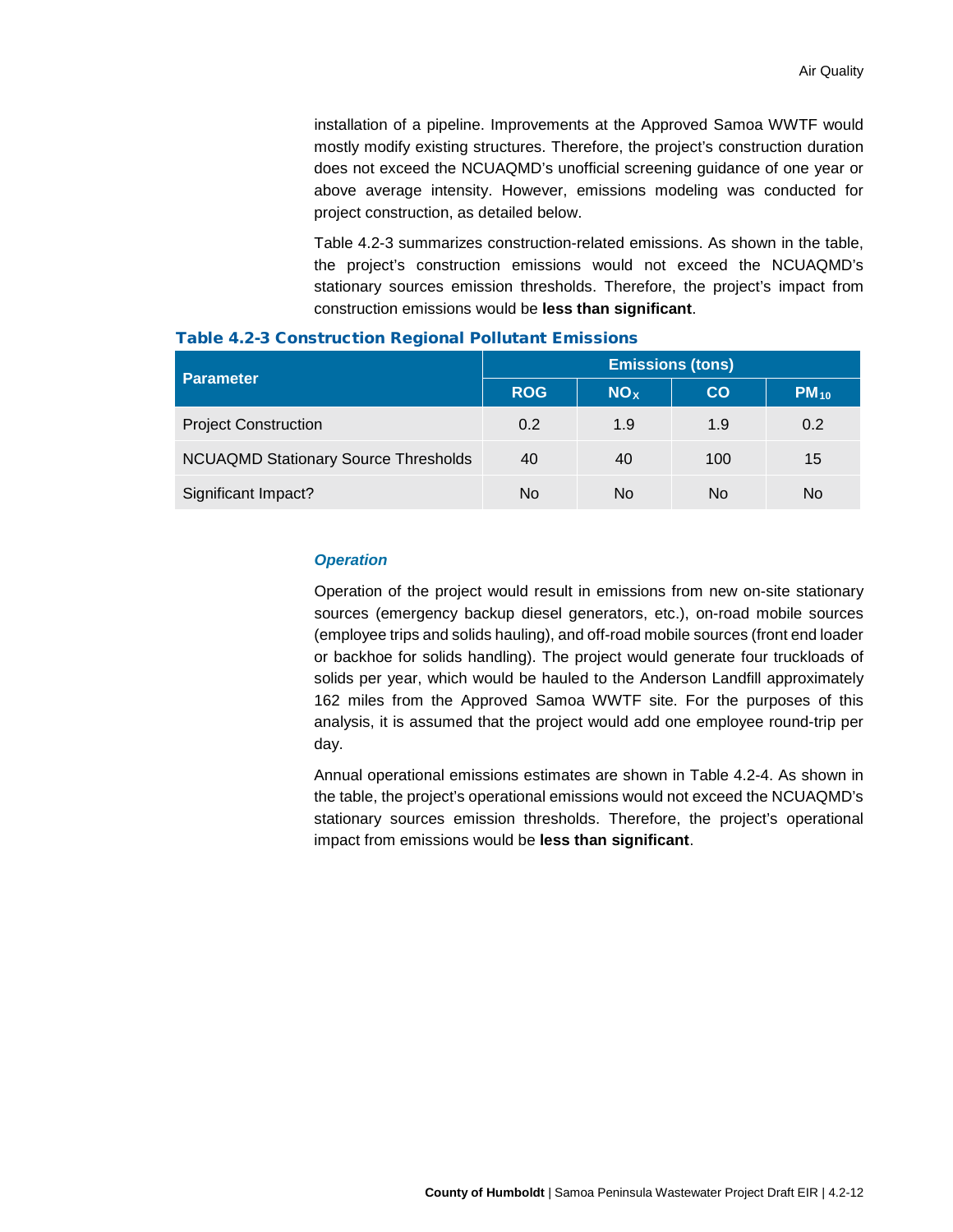| <b>Parameter</b>                            | <b>Emissions (tons)</b> |                 |                |                |  |
|---------------------------------------------|-------------------------|-----------------|----------------|----------------|--|
|                                             | <b>ROG</b>              | NO <sub>x</sub> | <b>CO</b>      | $PM_{10}$      |  |
| Solids Handling and Hauling                 | < 0.01                  | < 0.01          | < 0.01         | < 0.01         |  |
| Area Emissions                              | 0.02                    | < 0.01          | < 0.01         | < 0.01         |  |
| <b>Employee Trips</b>                       | < 0.01                  | < 0.01          | < 0.01         | < 0.01         |  |
| <b>Stationary Sources (generators)</b>      | 0.08                    | 0.23            | 0.21           | 0.01           |  |
| <b>Total Project</b>                        | 0.11                    | 0.23            | 0.22           | 0.01           |  |
| <b>NCUAQMD Stationary Source Thresholds</b> | 40                      | 40              | 100            | 15             |  |
| Significant Impact?                         | N <sub>o</sub>          | <b>No</b>       | N <sub>o</sub> | N <sub>o</sub> |  |

## Table 4.2-4 Operational Regional Pollutant Emissions

## *Summary*

Project construction exhaust emissions would not exceed the NCUAQMD's stationary source thresholds, and would result in an impact that is **less than significant**. However, construction may generate fugitive dust which could impact nearby properties if BMPs are not implemented; this is a **significant** impact. Project operations would not exceed the NCUAQMD's stationary source thresholds. Therefore, the impact from project operations would be **less than significant**.

*Significance Significant*

**Mitigation AQ-1: Implement Air Quality Construction Control Measures**

Refer to AQ-1 Implement Air Quality Construction Control Measures, above, for the full text of this mitigation measure.

*After Mitigation Less than Significant with Mitigation*

Implementation of Mitigation Measure AQ-1 includes the commonly recommended fugitive dust control measures and provides supplemental, additional control of fugitive dust emissions that enhances compliance with Rule 104 Section D. Therefore, the project would result in a less than significant impact for construction-period  $PM_{10}$  generation.

## **Impact AQ-3: Would the project expose sensitive receptors to substantial pollutant concentrations?**

This impact analysis addresses CEQA Guidelines' Appendix G checklist item III.d) identified in Section [4.2.3.](#page-6-0)

### *Construction*

Construction of the pipeline is anticipated to occur at a rate of approximately 100 feet of pipe per day, thus the construction activities would continually be shifting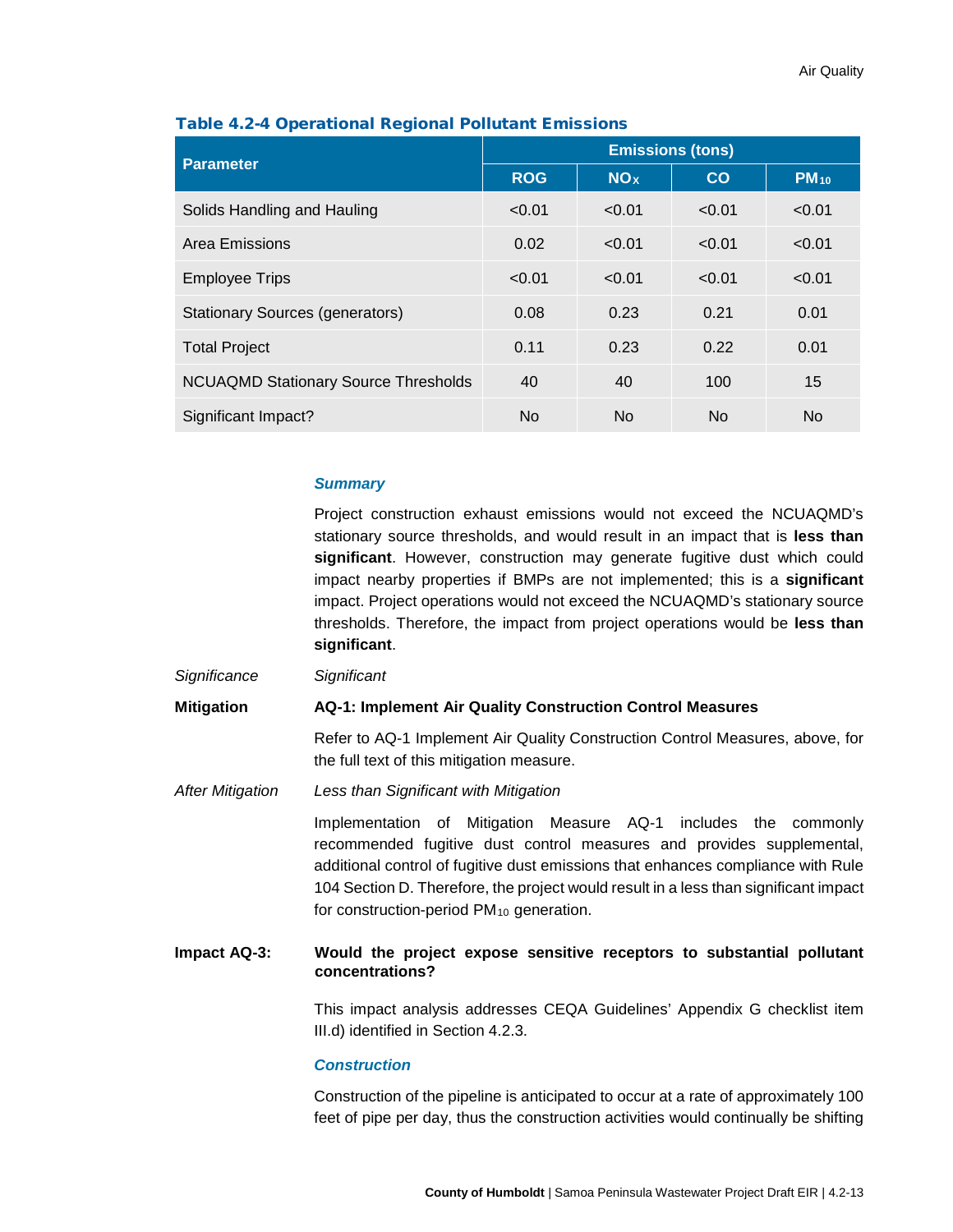with exposure at any one location lasting for only a few days during the three months of construction for this part of the project. Because of the limited construction period and the continuous shifting of the construction activities, exposure of sensitive receptors to substantial pollutant concentrations would be **less than significant**.

There are no sensitive receptors near the proposed improvements to the Approved Samoa WWTF. The nearest location of sensitive receptors are residences located more than 1,000 feet north of the Approved Samoa WWTF site. Therefore, construction at the Approved Samoa WWTF site would not result in sensitive receptor exposure to construction-related emissions, and this impact is considered **less than significant**.

#### *Operation*

Project operations include regular testing of emergency backup generators and use of the improvements at the Approved Samoa WWTF. For reasons discussed in more detail under Impact AQ-1, impacts to sensitive receptors from substantial pollutant concentrations are considered less than significant as the project would be regulated under Rule 110 and would have few mobile source emissions.

### *Summary*

Neither project construction nor project operation would expose sensitive receptors to substantial pollutant concentrations. This impact is **less than significant**.

- *Significance Less than Significant*
- **Mitigation None Required**
- **Impact AQ-4: Would the project create objectionable odors affecting a substantial number of people?**

This impact analysis addresses CEQA Guidelines' Appendix G checklist item III.e) identified in Section [4.2.3.](#page-6-0)

### *Construction*

Minor odors from the use of equipment during construction activities would be intermittent and temporary and would dissipate rapidly from the source with an increase in distance. This impact is **less than significant**.

#### *Operation*

The treatment and handling of wastewater has the potential to cause odors. Potential odor issues would be a function of the strength of the odors emanating from the project, combined with the distance to the receptors (i.e., residences), number of receptors, and meteorological conditions. There are no residences, commercial facilities, or large employers within 1,000 feet of the Approved Samoa WWTF site. There are existing residences approximately 1,000 feet north of the Approved Samoa WWTF site.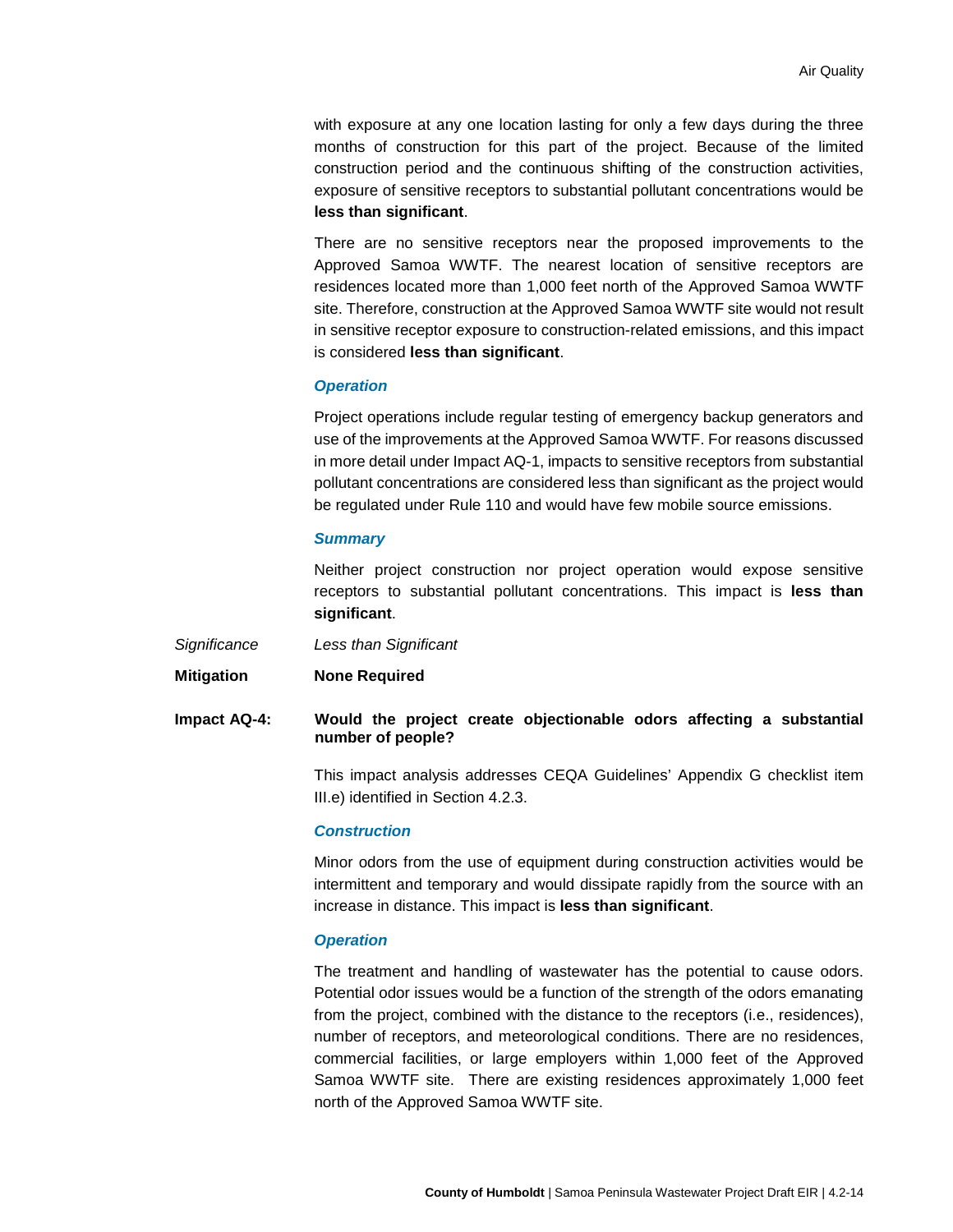Potential objectionable odors specific to this project could occur during maintenance of the SBR and solids drying. During maintenance of the SBR, this normally closed system would be open. Treated solids would be stored on a concrete pad with a cover that would allow additional drying to occur. However, both these activities would be infrequent, occurring once per year. Maintenance would last for one day and solids drying would last about one week, with the first day of drying being the most pungent. Also, a dry crust would form as the solids dry, which would help encapsulate odors. Because of the infrequency of these activities that could result in objectionable odors leaving the project site, and because of the lack of receptors near the Approved Samoa WWTF site, the project's normal operational odor impact would be **less than significant**. However, maintenance activity, such as solids handling, during wind events could result in project-generated odor reaching residences north of the site. This impact is considered **significant**.

#### *Summary*

Project impact to odors from construction would be **less than significant**. Project impact to odors from normal operation would be **less than significant,** but **significant** during **wind events**.

### *Significance Significant*

# **Mitigation AQ-4: Curtail Operational Odor-Generating Maintenance Activities during Wind Events**

The PCSD shall avoid and limit odor-generating maintenance activity at Approved Samoa WWTF during wind events, defined as winds southern winds 15 miles per hour or greater. Additionally, a publicly visible sign shall be posted with the telephone number and person to contact at the PCSD regarding odor complaints. This person shall respond and take corrective action within 48 hours. The North Coast Unified Air Quality Management District phone number shall also be visible to ensure compliance with applicable regulations.

#### *After Mitigation Less than Significant with Mitigation*

Implementation of Mitigation Measure AQ-4 reduces potential odor impacts by requiring the PCSD avoid maintenance when weather conditions would result in the impacts to adjacent residential uses when winds are forecast in a direction that would carry odors toward the nearest residences.

#### 4.2.6 Cumulative Impacts

# **Impact AQ-C-1: Would the project result in a cumulatively considerable contribution to cumulative impacts related to air quality?**

By its nature, air pollution is largely a cumulative impact, in that individual projects are rarely sufficient in size to result in nonattainment of ambient air quality standards. Instead, a project's individual emissions may contribute to cumulative adverse air quality impacts. The NCUAQMD's stationary source thresholds, applied to the construction and operation of this project, take into account the Air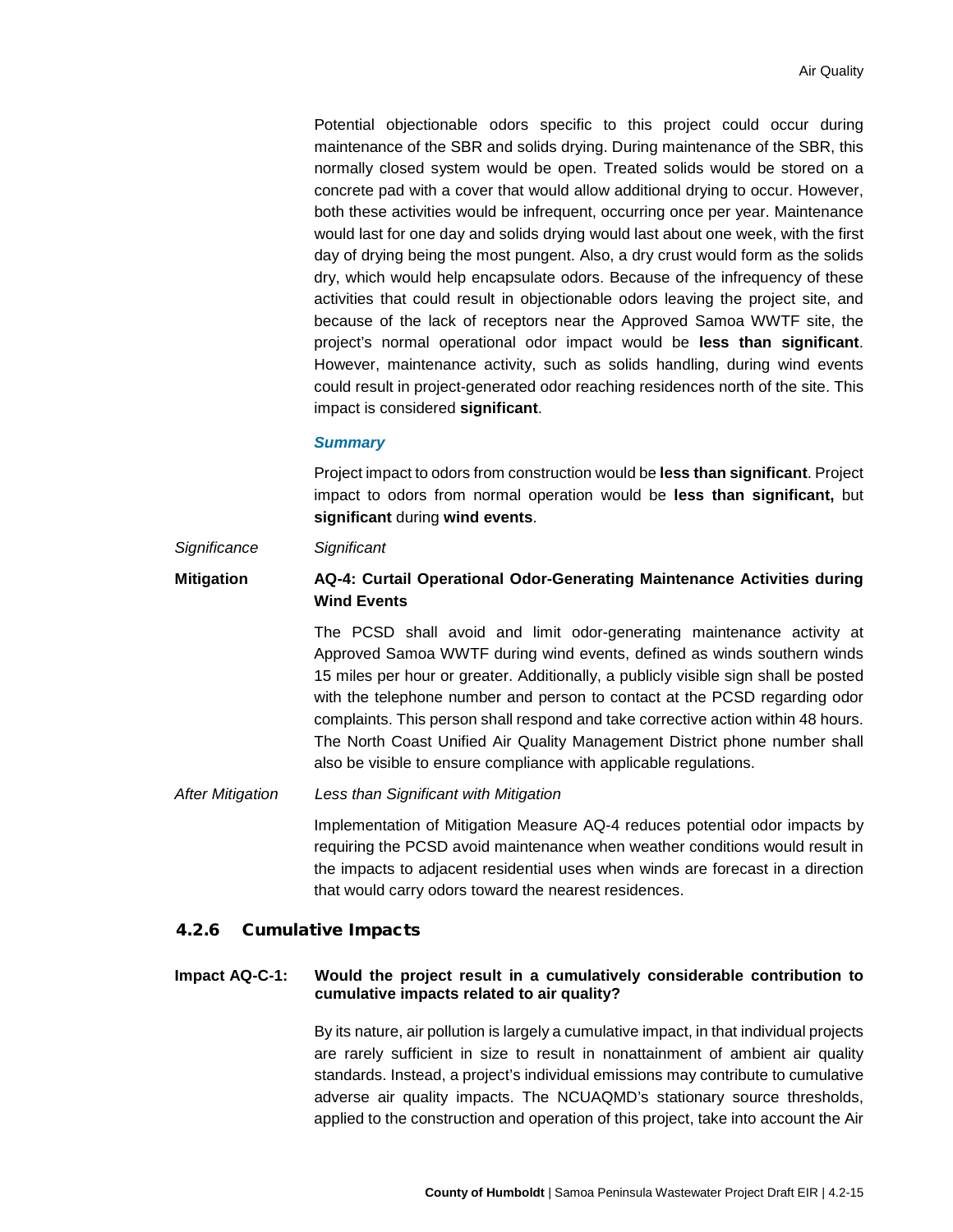Basin's attainment status, continued attainment of the standards, and attainment of the daily PM<sub>10</sub> CAAQS. Therefore, the stationary source thresholds, when used as regional thresholds of significance for criteria and precursor air pollutants, are the emission levels for which a project's individual emissions would be cumulatively considerable. If a project exceeds the identified regional significance thresholds, its emissions would be cumulatively considerable, resulting in significant adverse air quality impacts to the region's existing air quality conditions. Finally, consistency with an attainment plan is a cumulative analysis, as it analyzes a project in regards to an adopted plan that is based on growth projections for the region. Therefore, the project-level analysis above also would constitute the cumulative impact analysis, and no additional cumulative impacts analysis is required.

As detailed in Impact AQ-3, the project would not expose sensitive receptors to substantial pollutant concentrations. However, the project would conflict with or obstruct implementation of the applicable air quality plan during project construction (Impact AQ-1). As summarized in Impact AQ-2, although project construction would generate fugitive dust that may affect surrounding properties, no other projects, as identified in the cumulative project list in Chapter 4.0, Environmental Setting, would be under construction at the same time and close enough to the project site such that the project would contribute to a cumulative impact. Therefore, implementation of the project would not contribute to a cumulative impact for these criteria.

*Significance Less than Cumulatively Considerable (Less than Significant)*

**Mitigation AQ-1: Implement Air Quality Construction Control Measures**

Refer to AQ-1 Implement Air Quality Construction Control Measures, above, for the full text of this mitigation measure.

*After Mitigation Less than Significant with Mitigation*

Implementation of Mitigation Measure AQ-1 includes the commonly recommended fugitive dust control measures and provides supplemental, additional control of fugitive dust emissions beyond that which would occur with Rule 104 Section D compliance alone. Therefore, with mitigation the project would not conflict with the applicable air quality plan and the project's generation of construction-period dust is reduced to less-than-significant levels.

# 4.2.7 References

California Air Resources Board (ARB). 1998. The Toxic Air Contaminant Identification Process: Toxic Air Contaminant Emissions from Diesel-fueled Engines. Website: http://www.arb.ca.gov/toxics/dieseltac/factsht1.pdf. Accessed July 18, 2013.

- ARB. 2018. iADAM: Air Quality Data Statistics. Website: https://arb.ca.gov/adam/topfour/topfourdisplay.php. Accessed October.
- Bay Area Air Quality Management District (BAAQMD). 2017. CEQA Air Quality Guidelines. May.
- Humboldt County. 2017. Humboldt County General Plan Update Revised Draft Environmental Impact Report. April 19.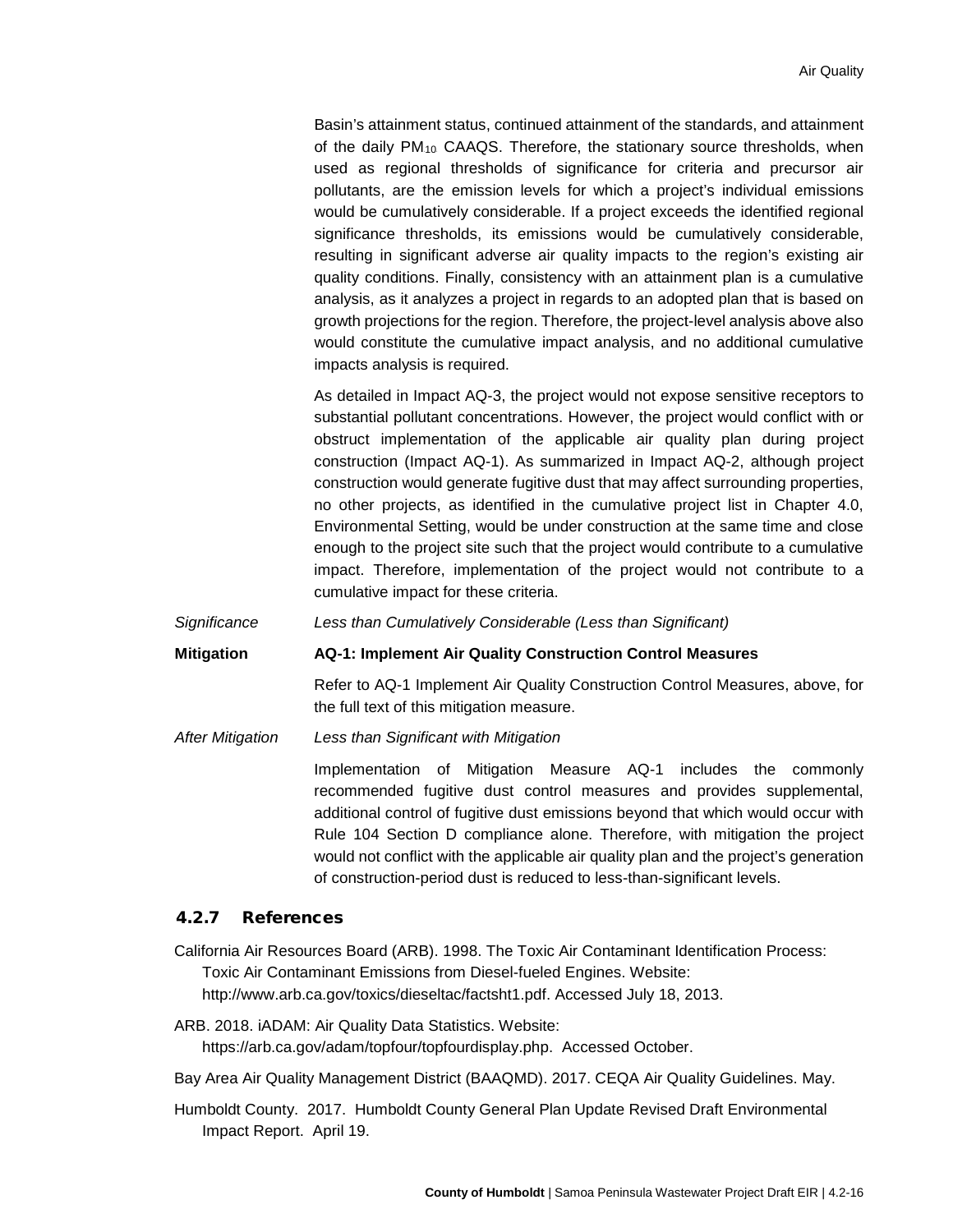- North Coast Unified Air Quality Management District. 2015. Personal Communication: Jason Davis, Permitting & Planning Manager. April 17.
- North Coast Unified Air Quality Management District. 2018. Air Quality Information for the North Coast. Website: http://www.ncuaqmd.org/index.php?page=air.quality. Accessed October 22, 2018.